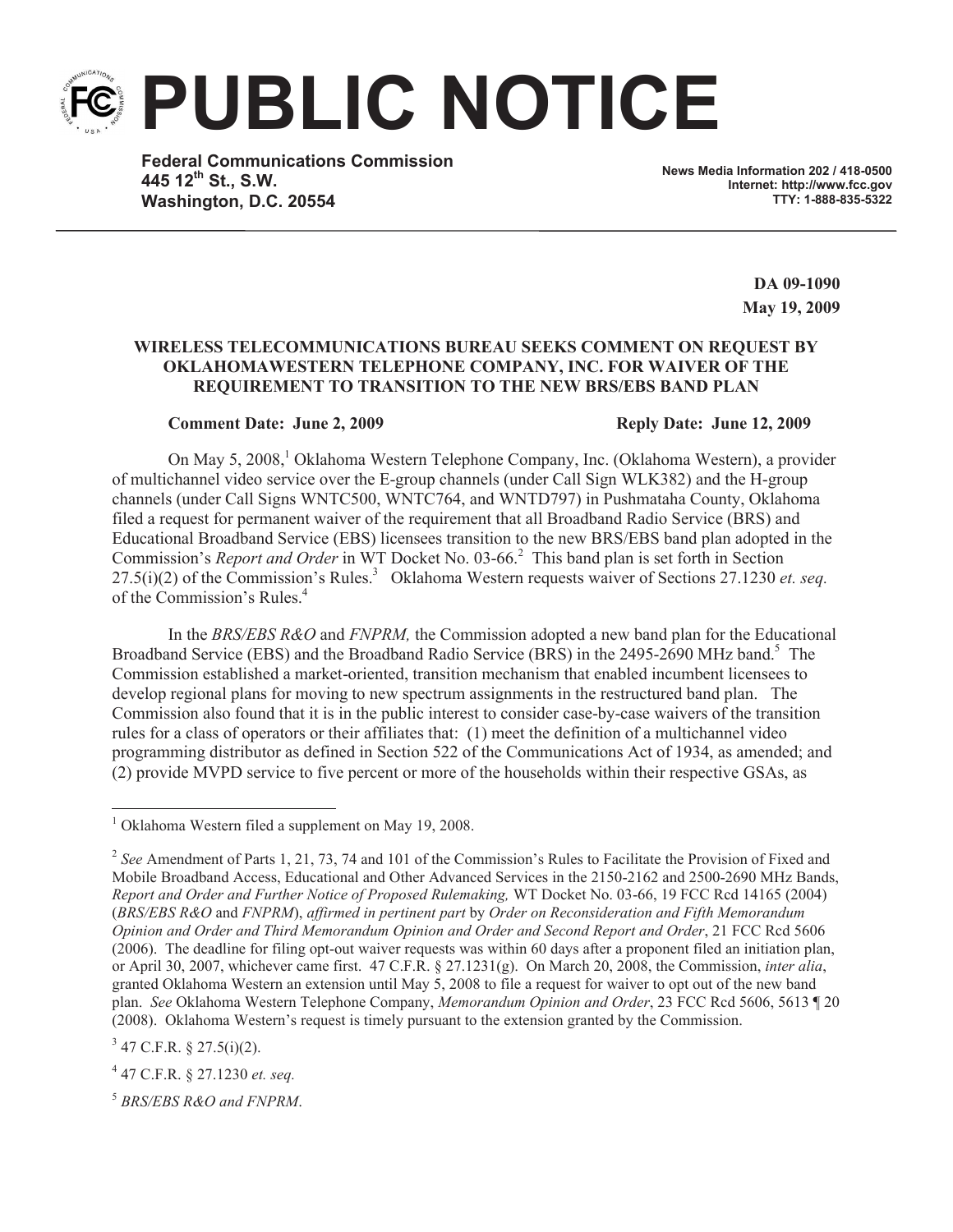calculated in accordance with the requirements of Section 76.905(c) of the Commission's Rules. The Commission further found that it is in the public interest to consider waivers for any BRS or EBS licensee that is collocated with any qualified MVPD licensee that seeks a waiver to opt-out.<sup> $6$ </sup> The Commission further found that it is in the public interest to consider waivers for those BRS licensees that have a viable business for high-powered operations, but who need more than seven digitized high-powered MBS channels to deliver their service to their customers. The Commission stated that in reviewing requests to waive the rules, the Commission will consider the actions taken by MVPD or BRS licensees to minimize the effect of interference on neighboring markets, as well as the licensee's explanation as to why it cannot work within the transition rules. The Commission stated that waivers will be granted if it is shown that: (i) the underlying purpose of the rules(s) would not be served or would be frustrated by application to the instant case, and that a grant of the requested waiver would be in the public interest; or (ii) in view of the unique or unusual factual circumstances of the instant case, application of the rule(s) would be inequitable, unduly burdensome or contrary to the public interest, or the applicant has no reasonable alternative.<sup>7</sup>

On May 5, 2008, Oklahoma Western filed a request for waiver to allow it to opt-out of transitioning to the new band plan. Oklahoma Western requests waiver of Sections 27.1230 *et. seq.* of the Commission's Rules,<sup>8</sup> and also requests that the Commission issue certain clarifications. Specifically, Oklahoma Western requests that grant of its requested waiver specifically state that:

(1) Oklahoma Western will have permanent authority to operate pursuant to Section 27.1209 on the "pre-transition" BRS/EBS band plan set forth in Section  $27.5(i)(1)$ ;

(2) Oklahoma Western shall participate in good faith in any transition planning process relating to any geographic area that overlaps its GSAs. In conjunction with any transition, Oklahoma Western will subsequently make such modifications to their facilities at the proponent's expense and as the proponent may reasonably request in an effort to reduce interference to licensees in other markets that are transitioning, provided that such modifications can be accomplished without cumulatively resulting in more than *de minimis* reduction in Oklahoma Western's ability to serve its then-existing subscribers;

(3) Every main, booster, and base station currently used in conjunction with Oklahoma Western's wireless cable system shall be permitted to continue operating under the maximum EIRP limits set forth for "pre-transition" operations in Section  $27.50(h)(1)(i)$ and (ii);

(4) Any channel used for the transmission of analog video programming on Oklahoma Western's system shall be permitted to continue operating under the "pre-transition" emission limits for analog video programming channels set forth in Section 27.53(l)(1). Any channel used for the transmission of digital video programming on Oklahoma Western's system shall be permitted to continue operating under the "pre-transition" emission limits for digital video programming channels set forth in Section 27.53(l)(3). In addition, per Section 27.53(l)(5), Oklahoma Western shall be permitted to operate fixed, temporary fixed and mobile data stations deployed as of January 10, 2005, provided that those facilities are in compliance with the emission limits set forth in former Sections 21.908 and 74.936;

<sup>6</sup> *BRS/EBS R&O*, 19 FCC Rcd at 14199 ¶ 77.

 $7$  47 C.F.R. § 1.925(b)(3).

<sup>8</sup> 47 C.F.R. §§ 27.1230 *et. seq.*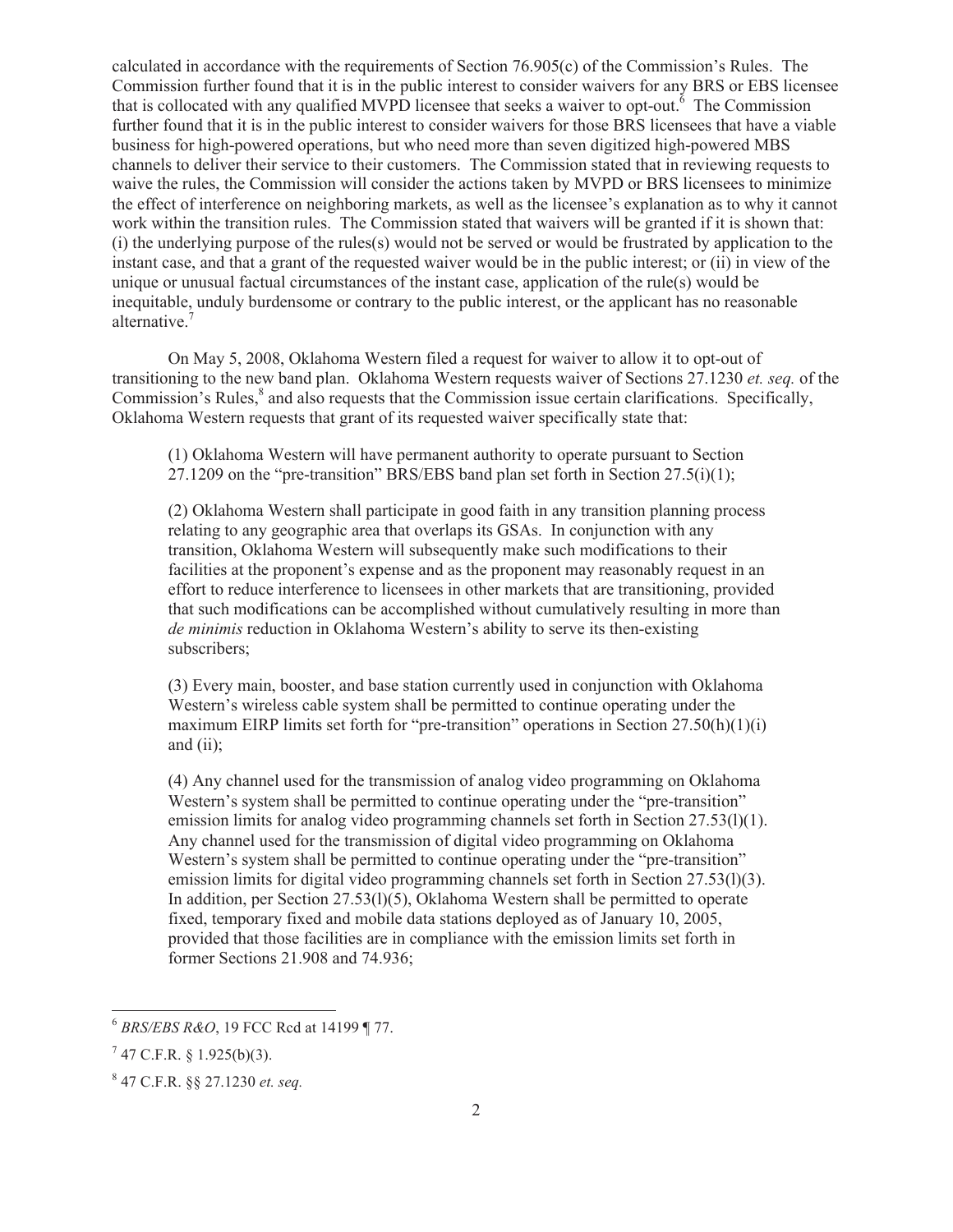(5) Consistent with Section  $27.55(a)(4)(i)$ , all of the channels in Oklahoma Western's system will be permitted to operate at any point along their respective GSA boundaries at the greater signal strength of 47 dBu or the strength authorized in their underlying licenses as of January 10, 2005;

(6) Sections 27.1220 (regarding 5.5 MHz wide channels in the LBS and UBS) and 27.1222 (regarding the establishment of guard bands around the MBS) shall not be applicable to Oklahoma Western; and

(7) Oklahoma Western shall not be subject to the height benchmarking obligations set forth in Section 27.1221.

Interested parties may file comments on the waiver request on or before **June 2, 2009**. Parties interested in submitting reply comments must do so on or before **June 12, 2009**.

All comments should reference the subject waiver request including the DA number of this Public Notice, and should be filed with the Office of the Secretary, Federal Communications Commission, 445 12<sup>th</sup> Street SW, TW-A325, Washington DC 20554. This address for FCC locations should be used only for documents filed by United States Postal Service first-class mail, Express Mail, and Priority Mail. Hand-delivered or messenger-delivered documents for the Commission's Secretary are accepted only by the Commission's contractor, Natek, Inc., at 236 Massachusetts Avenue NE, Suite 110, Washington DC 20002. The filing hours at this location are 8:00 a.m. to 7:00 p.m. All hand deliveries must be held together with rubber bands or fasteners. Any envelopes must be disposed of before entering 236 Massachusetts Avenue NE. Other messenger-delivered documents, including documents sent by overnight mail (other than United States Postal Service Express Mail and Priority Mail) should be addressed for delivery to the Commission's Secretary, Office of the Secretary, Federal Communications Commission. See FCC Announces a New Filing Location for Paper Documents and a New Fax Number for General Correspondence, *Public Notice*, 16 FCC Rcd 22165 (2001).

The full text of the waiver request, comments, and reply comments will be available for inspection and duplication during regular business hours in the FCC Reference Information Center (RIC) of the Consumer and Government Affairs Bureau, Federal Communications Commission, 445 12<sup>th</sup> Street SW, Room CY-A257, Washington DC 20554. Copies also may be purchased from the Commission's duplicating contractor, Best Copy and Printing, Inc. (BCPI), Portals II, 445 12<sup>th</sup> Street SW, Room CY-B402, Washington DC 20554. Customers may contact BCPI through its web site, http://www.bcpiwed.com, by e-mail at fcc@bcpiwebcom, by phone at (202) 488-5300 or (800) 378-3160, or by facsimile at (202) 488-5563. For further information regarding the public reference file for this waiver request, contact Maria Ringold, Chief, Wireless Branch, RIC, (202) 418-1355.

Unless otherwise provided, requests for waiver of the Commission's Rules are subject to treatment by the Commission as restricted proceedings for *ex parte* purposes under Section 1.1208 of the Commission's Rules, 47 C.F.R. § 1.1208. Because of the policy implications and potential impact of this proceeding on persons not parties to the waiver request, we believe it would be in the public interest to treat this case as a permit-but-disclose proceeding under the *ex parte* rules. See Sections 1.1200(a), 1.1206 of the Commission's Rules, 47 C.F.R. §§ 1.1200(a), 1.1206. Therefore, subsequent to the release of this Public Notice, *ex parte* presentations that are made with respect to the issues involved in the subject waiver request will be allowed but must be disclosed in accordance with the requirements of Section 1.1206(b) of the Commission's Rules, 47 C.F.R. § 1.1206(b).